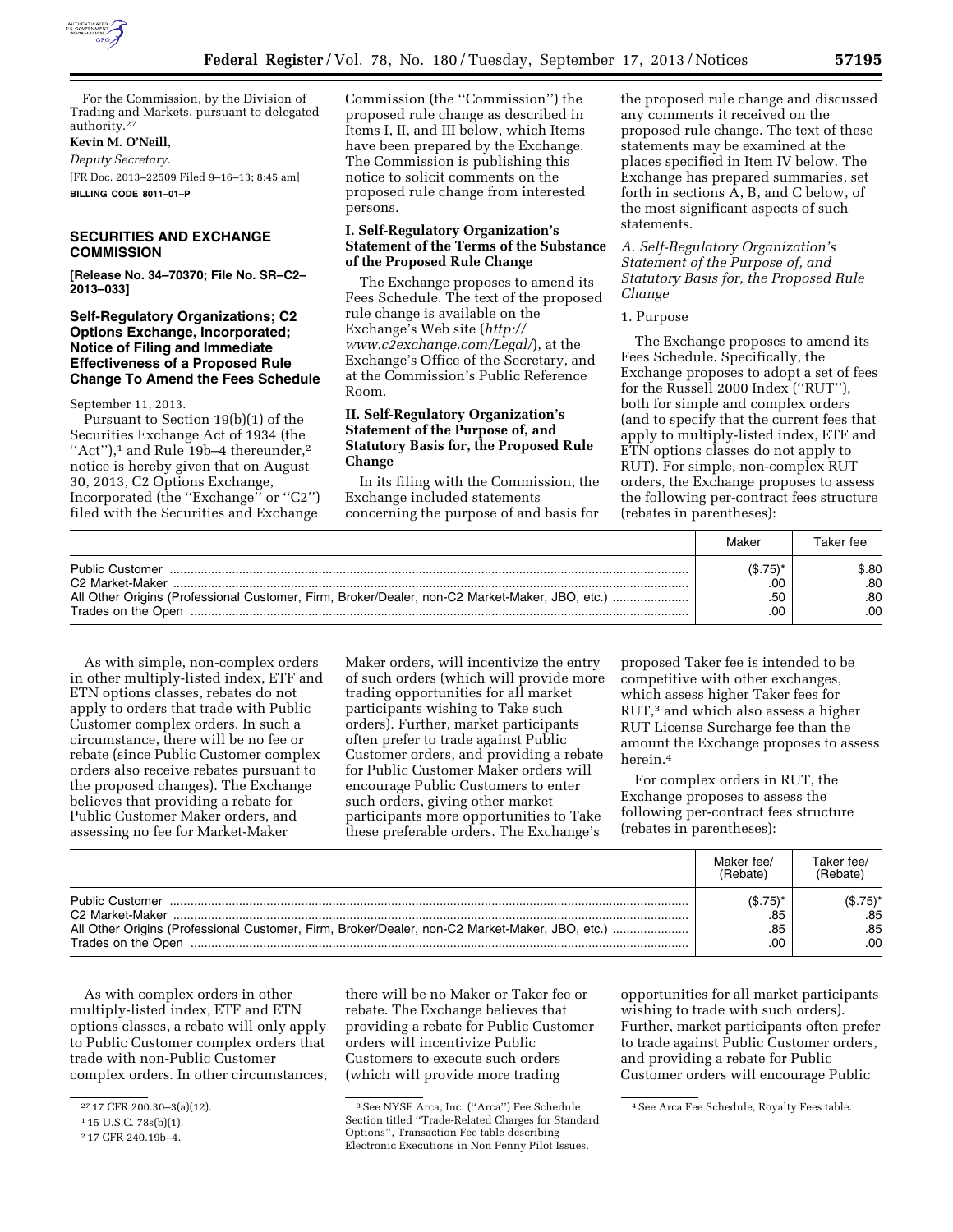Customers to effect such orders, giving other market participants more opportunities to trade with these preferable orders. The Exchange's proposed Taker fee is intended to be competitive with other exchanges, which assess higher similar fees for RUT,5 and which also assess a higher RUT License Surcharge fee than the amount the Exchange proposes to assess herein.6

As with both simple and complex orders in other multiply-listed index, ETF and ETN options classes, the Exchange proposes to not assess any fee for RUT Trades on the Open (either simple or complex).

The Exchange also proposes to adopt a \$0.30 per contract RUT Index License Surcharge Fee that will apply to all non-Public Customer transactions. The RUT Index License Surcharge Fee charged by the Exchange reflects the pass-through charges associated with the licensing of RUT. The proposed amount of the Index License Surcharge Fee for RUT of \$0.30 per contract is a reflection of the cost the Exchange has incurred in securing a license agreement from the index provider. Absent the license agreement, the Exchange and its participants would be unable to trade RUT options and would lose the ability to hedge small cap securities with a large notional value, European-style cash-settled index option. Other exchanges assess a higher RUT surcharge fee than the Exchange.<sup>7</sup> The Exchange proposes to exempt Public Customers from this fee because the Exchange believes that this will incentivize Public Customers to send RUT orders to the Exchange, and because other market participants prefer to trade with Public Customers. Therefore, this should provide increased volume and greater liquidity (benefitting all market participants), and more trading opportunities for these other market participants to trade with these Public Customer orders with which they prefer trading.

The proposed changes are to take effect on September 3, 2013.

2. Statutory Basis

The Exchange believes the proposed rule change is consistent with the Act and the rules and regulations thereunder applicable to the Exchange and, in particular, the requirements of Section 6(b) of the Act.<sup>8</sup> Specifically,

The Exchange believes that the proposed Maker fees for RUT simple orders are reasonable because Public Customers will be able to receive a rebate instead of paying a fee, C2 Market-Makers will be able to avoid paying a fee, and orders from all other origins will be assessed a fee amount that is within the Exchange's normal range of fees, and is the same as the amount assessed by other exchanges.10 The Exchange believes it is equitable and not unfairly discriminatory to provide a rebate to Public Customers because the Exchange believes that this will incentivize Public Customers to send RUT orders to the Exchange, and because other market participants prefer to trade with Public Customers. Therefore, this should provide increased volume and greater liquidity (benefitting all market participants), and more trading opportunities for these other market participants to trade with these Public Customer orders with which they prefer trading. Further, there is a history within the options industry of providing preferential pricing for Public Customers, and this fact is evidenced in the fee schedules of many options exchanges, (including C2). The Exchange believes that assessing no fee for C2 Market-Maker RUT Maker orders is equitable and not unfairly discriminatory because this will incentivize C2 Market-Makers to execute RUT orders on the Exchange, thereby providing increased volume and greater liquidity, which benefits all market participants. Further, C2 Market-Makers undertake certain obligations, such as quoting obligations, that other market participants do not have. The Exchange believes that it is reasonable, equitable and not unfairly discriminatory to apply to simple Public Customer Maker RUT orders the clause that states that ''rebates do not apply to orders that trade with Public Customer complex orders. In such a circumstance, there will be no fee or rebate'' because these Public Customer orders will still not be assessed a fee, and because it would not be economically viable to

provide a rebate on both sides of an order when no fee is being collected. Further, this clause applies to simple Public Customer Maker orders in all other multiply-listed index, ETF and ETN options classes. The Exchange believes that the proposed Taker fees for RUT simple orders are reasonable, equitable and not unfairly discriminatory because they are lower than those assessed by other exchanges<sup>11</sup> and because they are equivalent for all market participants.

The Exchange believes that its proposed rebates for Public Customer complex RUT orders are reasonable because they will allow Public Customer to receive a rebate for such orders instead of paying a fee. The Exchange believes that it is reasonable, equitable and not unfairly discriminatory to apply to complex Public Customer RUT orders the clause that states that ''a rebate will only apply to Public Customer complex orders that trade with non-Public Customer complex orders. In other circumstances, there will be no Maker or Taker fee or rebate'' because these Public Customer orders will still not be assessed a fee, and this would prevent a situation in which a rebate would be given on both sides of an order when a fee is not assessed (such situations not being economically viable). Further, this clause applies to complex Public Customer orders in all other multiplylisted index, ETF and ETN options classes. The Exchange believes that its proposed fees for complex RUT orders originating from all other origins (including C2 Market-Makers) are reasonable because they are the same amount of the fees assessed for complex RUT transactions to similar market participants at other exchanges.12 The Exchange believes that these fees are equitable and not unfairly discriminatory because they will be applied equally to all market participants who qualify for such fees. The Exchange believes that it is equitable and not unfairly discriminatory to provide rebates for complex Public Customer RUT orders because the Exchange believes that this will incentivize Public Customers to execute RUT orders to the Exchange, and because other market participants prefer to trade with Public Customers. Therefore, this should provide increased volume and greater liquidity (benefitting

<sup>5</sup>See Arca Fee Schedule, Section titled ''Electronic Complex Order Executions''. Note that RUT is a Non-Penny Pilot Issue.

<sup>&</sup>lt;sup>6</sup> See Arca Fee Schedule, Royalty Fees table.

<sup>7</sup>*See* SR–NYSEMKT–2013–65, which increased the NYSE MKT LLC (''AMEX'') Royalty Fee for RUT from \$0.15 per contract to \$0.40 per contract. 8 15 U.S.C. 78f(b).

the Exchange believes the proposed rule change is consistent with Section 6(b)(4) of the Act,9 which requires that Exchange rules provide for the equitable allocation of reasonable dues, fees, and other charges among its Trading Permit Holders and other persons using its facilities.

<sup>&</sup>lt;sup>9</sup> 15 U.S.C. 78f(b)(4).

<sup>10</sup>*See* Arca Fee Schedule, Section titled ''Trade-Related Charges for Standard Options'', Transaction Fee table describing Electronic Executions in Non Penny Pilot Issues, which shows that Firms and Broker-Dealers are assessed a \$0.50 Maker fee for RUT transactions.

<sup>11</sup>*See* Arca Fee Schedule, Section titled ''Trade-Related Charges for Standard Options'', Transaction Fee table describing Electronic Executions in Non Penny Pilot Issues.

<sup>12</sup>See Arca Fee Schedule, Section titled ''Electronic Complex Order Executions''. Note that RUT is a Non-Penny Pilot Issue.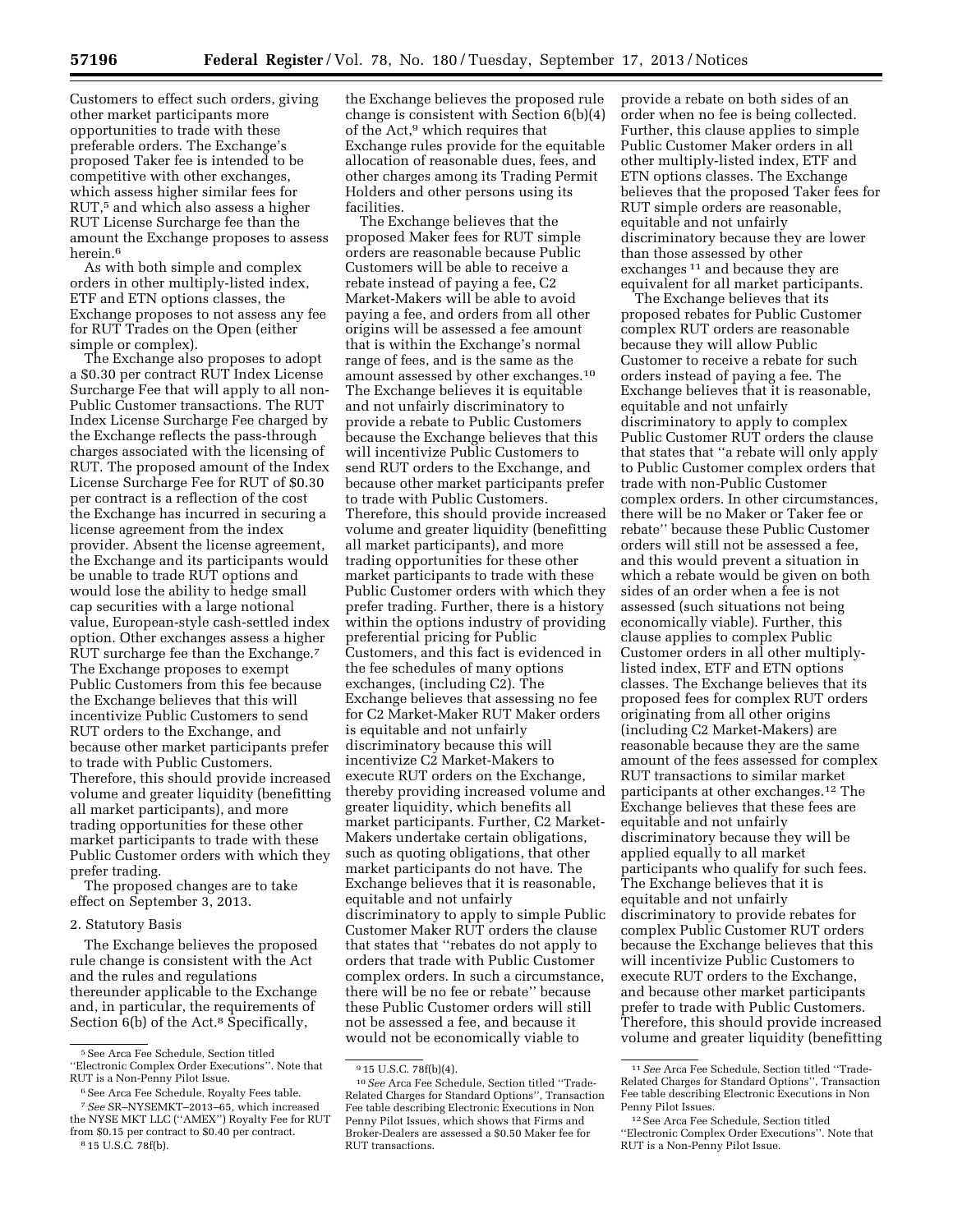all market participants), and more trading opportunities for these other market participants to trade with these Public Customer orders with which they prefer trading. Further, there is a history within the options industry of providing preferential pricing for Public Customers, and this fact is evidenced in the fee schedules of many options exchanges, (including C2).

The Exchange believes that it is reasonable to assess no fees for RUT Trades on the Open because this will allow all market participants to avoid paying fees for such trades. The Exchange believes that this is equitable and not unfairly discriminatory because it will apply to all market participants, and because the Exchange currently does not assess fees for Trades on the Open for other multiply-listed index, ETF and ETN options.

The Exchange believes that the proposed RUT Index License Surcharge Fee is reasonable because Surcharge Fees charged by the Exchange reflect the pass-through charges associated with the licensing of certain products, including RUT. The proposed amount is therefore a direct result of the amount of the licensing fee charged to the Exchange by the index provider and the owner of the intellectual property associated with the index. This amount is equitable and not unfairly discriminatory because it will be assessed to all market participants to whom the RUT Surcharge Fee applies. Also, other exchanges have recently increased their RUT surcharge fees to an even greater amount than the Exchange's proposed amount.13 The Exchange believes that it is equitable and not unfairly discriminatory to exempt Public Customers from this fee because the Exchange believes that this will incentivize Public Customers to send RUT orders to the Exchange, and because other market participants prefer to trade with Public Customers. Therefore, this should provide increased volume and greater liquidity (benefitting all market participants), and more trading opportunities for these other market participants to trade with these Public Customer orders with which they prefer trading. Further, there is a history within the options industry of providing preferential pricing for Public Customers, and this fact is evidenced in the fee schedules of many options exchanges, (including C2).

# *B. Self-Regulatory Organization's Statement on Burden on Competition*

C2 does not believe that the proposed fees structure for RUT will impose any burden on intramarket competition that is not necessary or appropriate in furtherance of the purposes of the Act. While there are circumstances wherein a Public Customer receives a rebate (or, in the case of the Index License Surcharge Fee, is exempt from such fee), the Exchange believes that this will incentivize Public Customers to execute RUT orders to the Exchange, and other market participants prefer to trade with Public Customers. Therefore, these rebates should provide increased volume and greater liquidity (benefitting all market participants), and more trading opportunities for these other market participants to trade with these Public Customer orders with which they prefer trading. Further, there is a history within the options industry of providing preferential pricing for Public Customers, and this fact is evidenced in the fee schedules of many options exchanges, (including C2). While there is also a place within the proposed RUT fees structure in which C2 Market-Makers are not assessed a fee while other market participants are, C2 Market-Makers must undertake certain obligations, such as quoting obligations, that other market participants may not have. Further, the Exchange believes that this will incentivize C2 Market-Makers to execute RUT orders on the Exchange, thereby providing increased volume and greater liquidity, which benefits all market participants.

C2 does not believe that the proposed fees structure for RUT will impose any burden on intermarket competition that is not necessary or appropriate in furtherance of the purposes of the Act. Indeed, the Exchange's proposed fees structure for RUT is intended to increase competition in RUT. The Exchange believes that its pricing structure is competitive with, and better than, the pricing structure for RUT at other exchanges. For example, when factoring in the lower Index License Surcharge Fee at C2 (and indeed even when not factoring in this difference in some circumstances), the Exchange believes that its RUT pricing is preferable for market participants to that offered at Arca.

## *C. Self-Regulatory Organization's Statement on Comments on the Proposed Rule Change Received From Members, Participants, or Others*

The Exchange neither solicited nor received comments on the proposed rule change.

## **III. Date of Effectiveness of the Proposed Rule Change and Timing for Commission Action**

The foregoing rule change has become effective pursuant to Section 19(b)(3)(A) of the Act 14 and paragraph (f) of Rule 19b–4 15 thereunder. At any time within 60 days of the filing of the proposed rule change, the Commission summarily may temporarily suspend such rule change if it appears to the Commission that such action is necessary or appropriate in the public interest, for the protection of investors, or otherwise in furtherance of the purposes of the Act. If the Commission takes such action, the Commission will institute proceedings to determine whether the proposed rule change should be approved or disapproved.

## **IV. Solicitation of Comments**

Interested persons are invited to submit written data, views, and arguments concerning the foregoing, including whether the proposed rule change is consistent with the Act. Comments may be submitted by any of the following methods:

#### *Electronic Comments*

• Use the Commission's Internet comment form (*[http://www.sec.gov/](http://www.sec.gov/rules/sro.shtml) [rules/sro.shtml](http://www.sec.gov/rules/sro.shtml)*); or

• Send an email to *[rule-comments@](mailto:rule-comments@sec.gov) [sec.gov.](mailto:rule-comments@sec.gov)* Please include File Number SR– C2–2013–033 on the subject line.

### *Paper Comments*

• Send paper comments in triplicate to Elizabeth M. Murphy, Secretary, Securities and Exchange Commission, 100 F Street NE., Washington, DC 20549–1090.

All submissions should refer to File Number SR–C2–2013–033. This file number should be included on the subject line if email is used. To help the Commission process and review your comments more efficiently, please use only one method. The Commission will post all comments on the Commission's Internet Web site (*[http://www.sec.gov/](http://www.sec.gov/rules/sro.shtml) [rules/sro.shtml](http://www.sec.gov/rules/sro.shtml)*). Copies of the submission, all subsequent amendments, all written statements with respect to the proposed rule change that are filed with the Commission, and all written communications relating to the proposed rule change between the Commission and any person, other than those that may be withheld from the public in accordance with the provisions of 5 U.S.C. 552, will be available for Web site viewing and

<sup>13</sup>*See* SR–NYSEMKT–2013–65, which increased the AMEX Royalty Fee for RUT from \$0.15 per contract to \$0.40 per contract.

<sup>14</sup> 15 U.S.C. 78s(b)(3)(A).

<sup>15</sup> 17 CFR 240.19b–4(f).